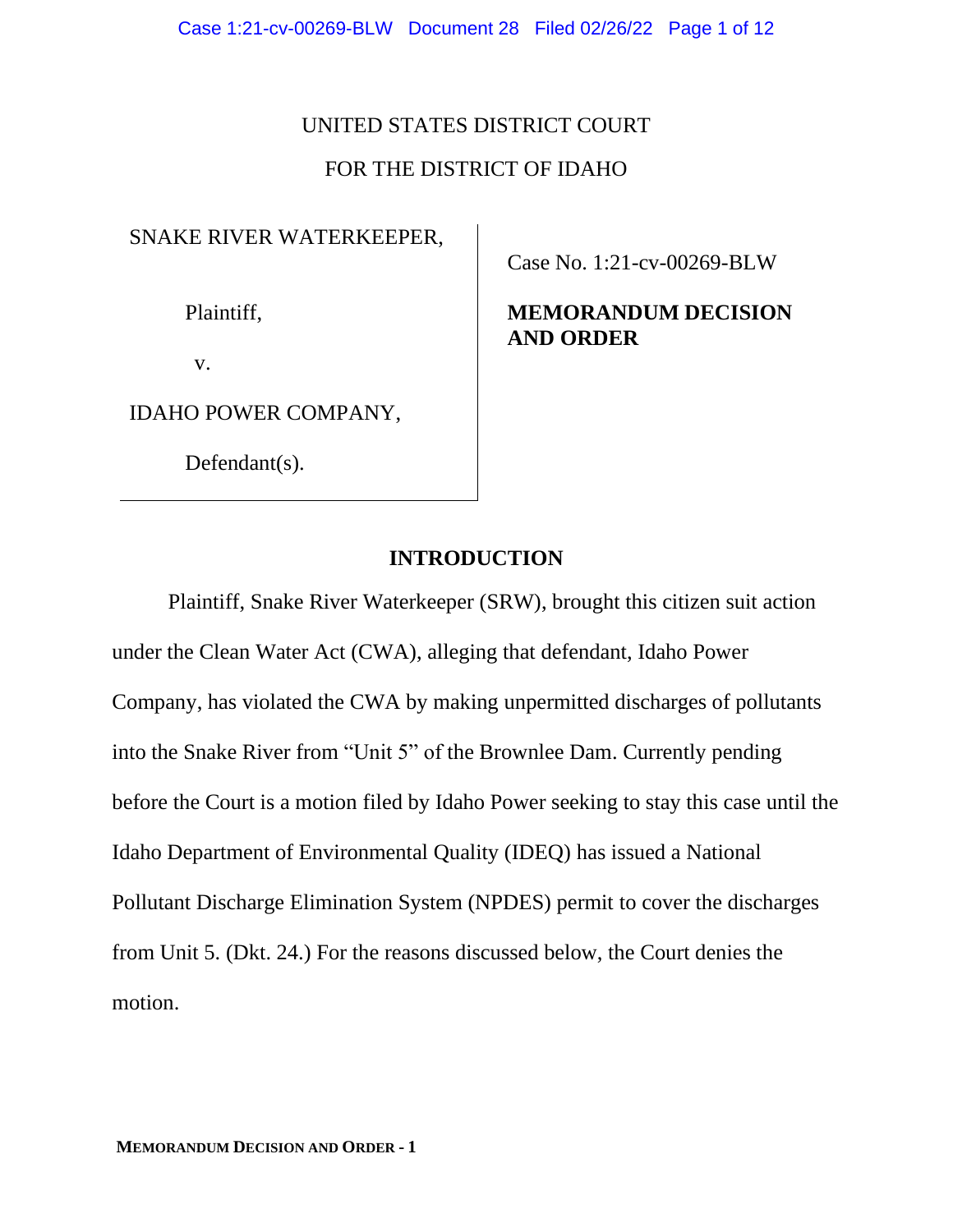#### **BACKGROUND<sup>1</sup>**

The Snake River is severely degraded due to pollution and rising water temperatures. Brownlee Dam is located on the Snake River and is owned and operated by Idaho Power. The Dam discharges pollutants, including oils, greases, other lubricants, and cooling water and heat, into the Snake River. These pollutants have contributed to the pollution crisis on the Snake River.

EPA issued Idaho Power an NPDES permit for the Dam in 1974. At the time the 1974 permit was issued, the Dam consisted of a single powerhouse (Powerhouse 1) with four generating units (Units 1-4) and five total outfalls. The 1974 Permit authorized discharges from the five outfalls from Units 1-4 as well as sanitary sewage outfall.

During the period 1976 to 1980, Idaho Power constructed a second powerhouse—Powerhouse 2—at the Dam, and an additional generating unit—Unit 5—which is housed in Powerhouse 2. The Unit 5 generator is larger than Units 1-4 and has at least two new outfalls that are not covered by the 1974 NPDES permit.

In February 1980, Idaho Power submitted an application to EPA for a new or amended NPDES permit to authorize discharges from Unit 5. Idaho Power also

 $<sup>1</sup>$  For purposes of the motion to stay, the Court will take as true the allegations in the</sup> complaint (Dkt. 1).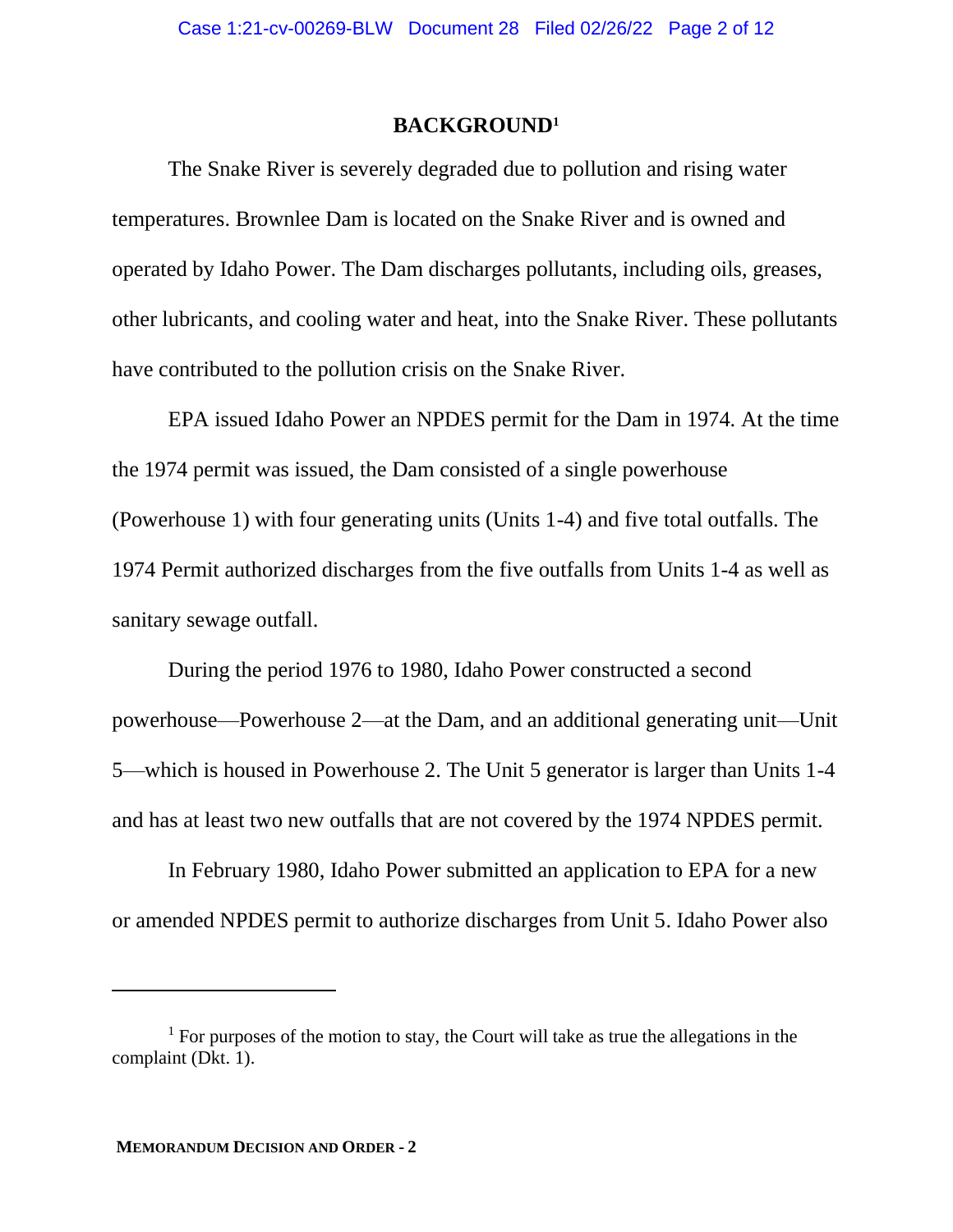informed EPA that it would begin testing Unit 5 in March 1980 and that it planned to begin operating the unit shortly thereafter. EPA did not act on Idaho Power's 1980 application or otherwise authorize discharges from Unit 5. In 2003, Idaho Power submitted a new NPDES permit application to EPA requesting permit coverage for all discharges at the Dam (e.g., to cover Units 1-4 as well as Unit 5). EPA never approved or denied that application.

In 2018, EPA promulgated a draft NPDES general permit for pollutant discharges from hydroelectric facilities in Idaho. This draft NPDES permit was intended to address the types of discharges associated with the Dam and that are the subject of this action. Rather than encouraging EPA to engage in this process that would finally address and authorize the discharges from Unit 5, Idaho Power submitted comments urging EPA to halt these efforts. These comments noted that the State of Idaho was seeking NPDES permitting authority and expressed Idaho Power's preference that Idaho draft the NPDES permit rather than EPA. In June 2018, EPA approved Idaho's application to allow it to administer and enforce the federal NPDES permitting program.

In April 2021, Idaho Power submitted an application to Idaho Department of Environmental Quality (IDEQ) for an NPDES permit that would cover discharges from Unit 5, as well as those from Units 1-4. Idaho Power and IDEQ are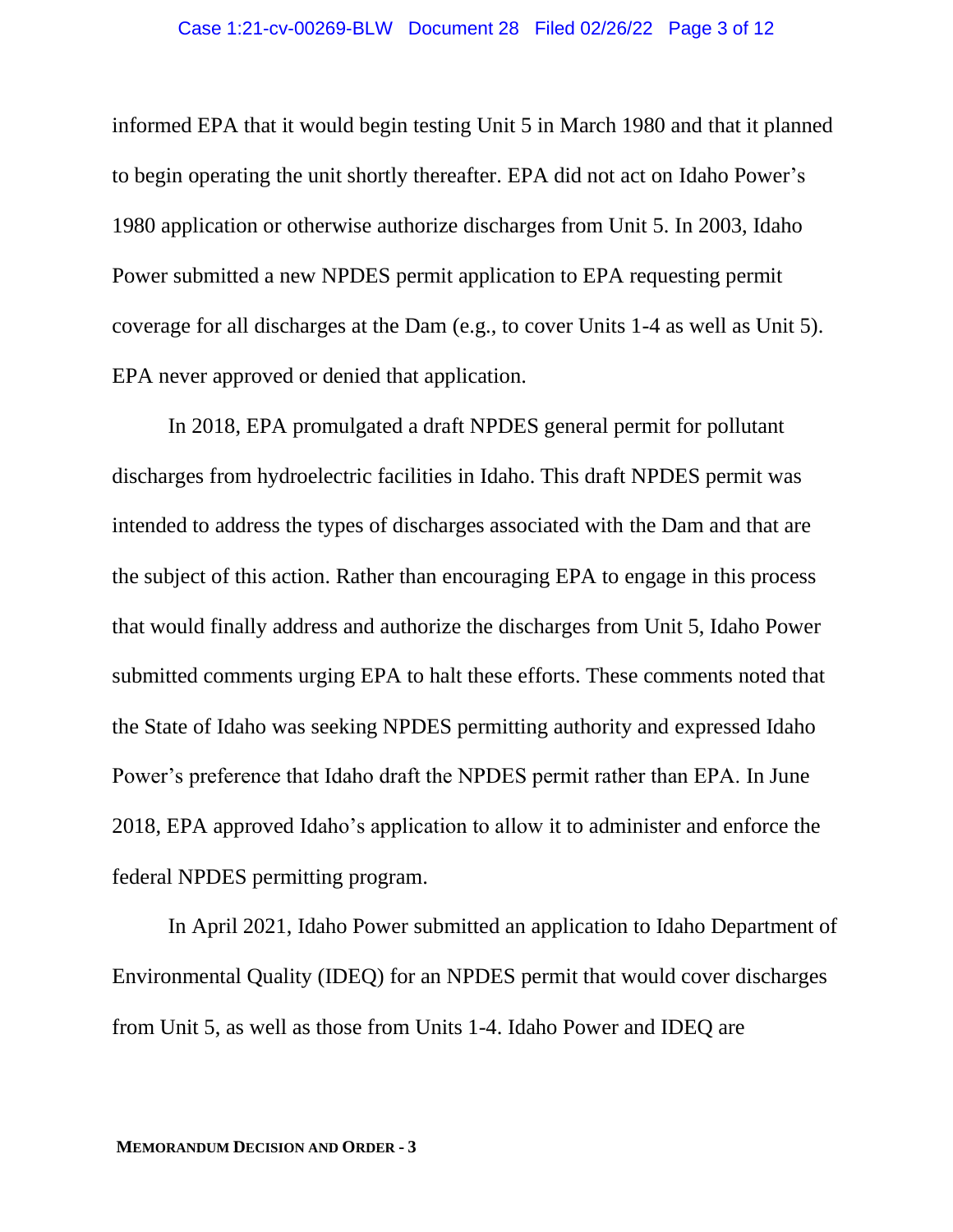#### Case 1:21-cv-00269-BLW Document 28 Filed 02/26/22 Page 4 of 12

attempting to expedite this process, including through Idaho Power's agreement to reimburse IDEQ for the hiring of an independent contractor to process Idaho Power's NPDES permit application. IDEQ expects to complete the development of a draft NPDES permit by November 2022.

To date, no NPDES permit for discharges from Unit 5 has been issued. Thus, since 1980, Idaho Power has been operating Unit 5, and has been discharging pollutants into the Snake River from that operation, without an NPDES permit authorizing those discharges.

SRW filed the present action seeking a declaratory judgment that Idaho Power has violated the CWA by discharging pollutants associated with Unit 5 into the Snake River without the authorization of an NPDES permit. SRW also seeks to enjoin Idaho Power from discharging such pollutants into the Snake River until those discharges are authorized by an NPDES permit, and the imposition of civil penalties for Idaho Power's CWA violations.

Idaho Power seeks to stay the proceedings, contending that "it would be prudent to wait until the permit issues before proceeding any further in this matter, to afford IDEQ the opportunity to determine how best to regulate Unit 5 in the first instance." (Dkt. 24-1 at 2-3

### **LEGAL STANDARD**

A district court "has broad discretion to stay proceedings as an incident to its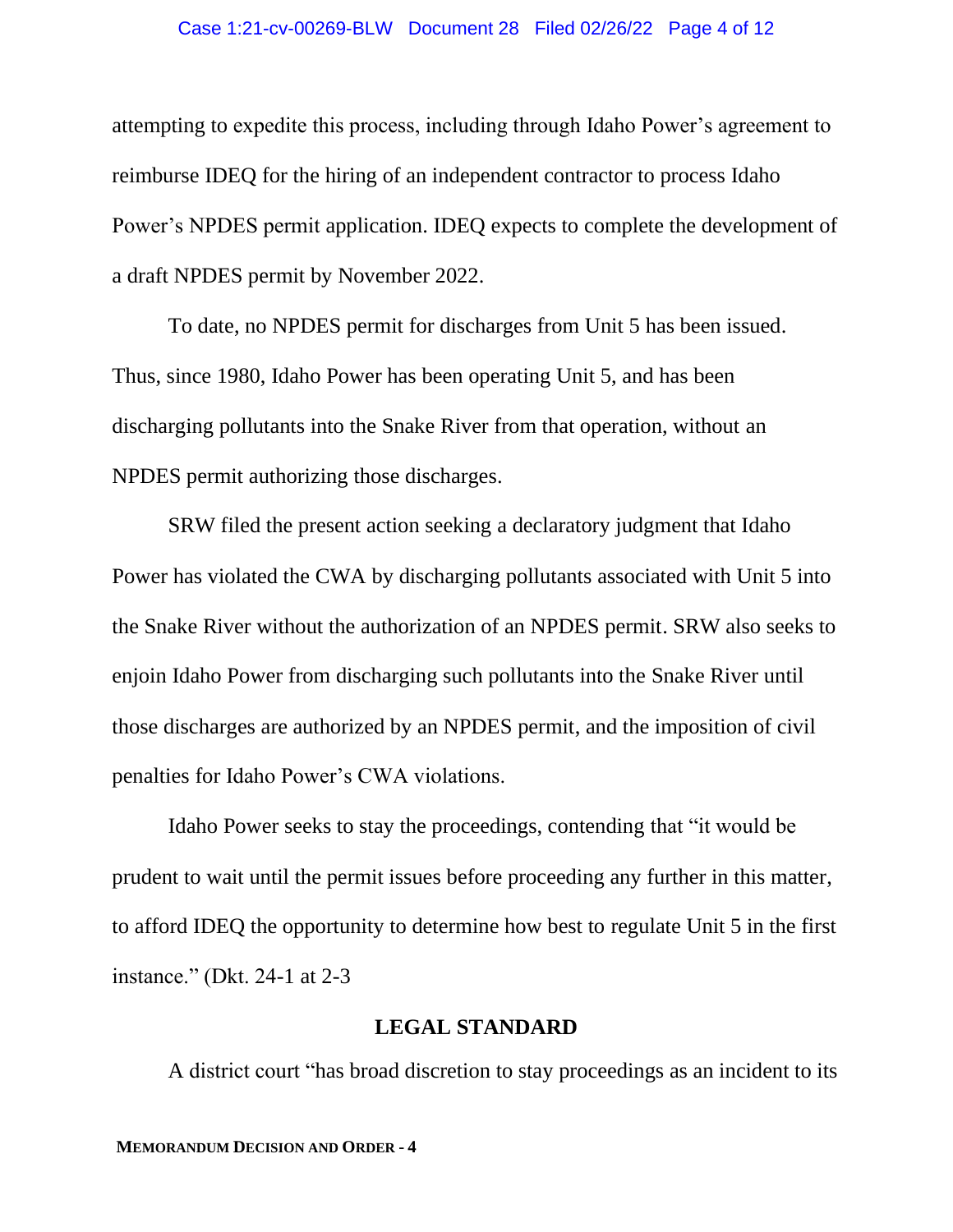power to control its own docket." *Clinton v. Jones*, 520 U.S. 681, 706 (1997); *see Landis v. N. Am. Co.*, 299 U.S. 248, 254 (1936) ("The power to stay proceedings is incidental to the power inherent in every court to control the disposition of the causes on its docket with economy of time and effort for itself, for counsel, and for litigants."). In exercising its discretion, the district court should consider whether staying the case serves judicial economy and efficiency, and any potential prejudice to the parties if the case is or is not stayed. *See CMAX, Inc. v. Hall, 300 F.2d 265, 268* (9th Cir. 1962) (in determining whether to grant a stay or proceedings, the court should consider the competing interests, including "the possible damage which may result from the granting of a stay, the hardship or inequity which a party may suffer in being required to go forward, and the orderly course of justice measured in terms of the simplifying or complicating of issues, proof, and questions of law which could be expected to result from a stay"); *Tuttle v. Treasure Valley Marine, Inc.*, No. 1:15-CV-00314-BLW, 2017 WL 822798, at \*1 (D. Idaho Mar. 2, 2017); 5A Charles A. Wright & Arthur R. Miller, Federal Practice and Procedure, § 1360, at 438–39, 441 (2d ed.1990).

### **CLEAN WATER ACT CITIZEN SUIT PROVISION**

Section 301 of the CWA makes it unlawful for any person to discharge any pollutant into waters of the United States without authorization, such as a NPDES permit. 33 U.S.C. § 311. Private citizens may bring actions to enforce the CWA,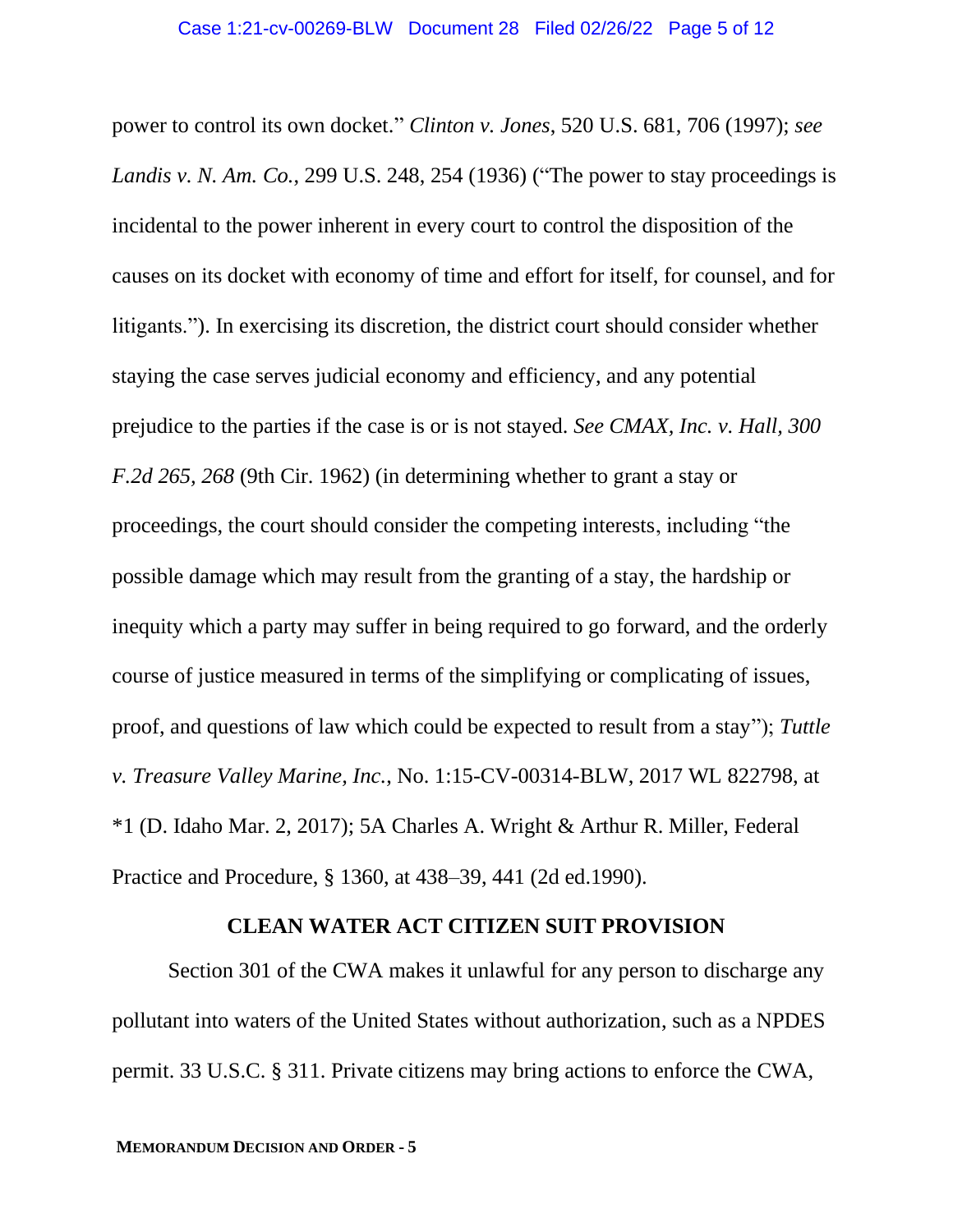including the failure to comply with NPDES permit requirements. *Ass'n to Protect Hammersley, Eld, & Totten Inlets v. Taylor Res., Inc.*, 299 F.3d 1007, 1012 (9th Cir. 2002).

"The CWA imposes strict civil liability on violators of its provisions. The defendant's good faith or reference to data reporting errors is irrelevant to establishing civil liability." *Oregon State Pub. Int. Rsch. Grp., Inc. v. Pac. Coast Seafoods Co*., 361 F. Supp. 2d 1232, 1240 (D. Or. 2005 (citations omitted); *see Save Our Bays & Beaches v. City & Cty. of Honolulu*, 904 F. Supp. 1098, 1105 (D. Haw. 1994) (noting that the CWA imposes strict liability for violations of NPDES permits and "the permit holder's good faith is not relevant to the issue of liability"); *Hawaii's Thousand Friends v. City and County of Honolulu*, 821 F. Supp. 1368, 1392 (D. Haw.1993) ("The fact that a violator is 'without fault' in committing violations of the Clean Water Act does not absolve the violator from penalties, although it may mitigate the amount of the penalties assessed.").

Relief available for violation of the CWA includes civil penalties imposed per violation per day, injunctive relief, and recovery of litigation expenses. 33 U.S.C. § 1319(d); 33 U.S.C. § 1365(a), (d); 40 C.F.R. § 19.4. When determining the amount of a civil penalty to impose, "the court shall consider the seriousness of the violation or violations, the economic benefit (if any) resulting from the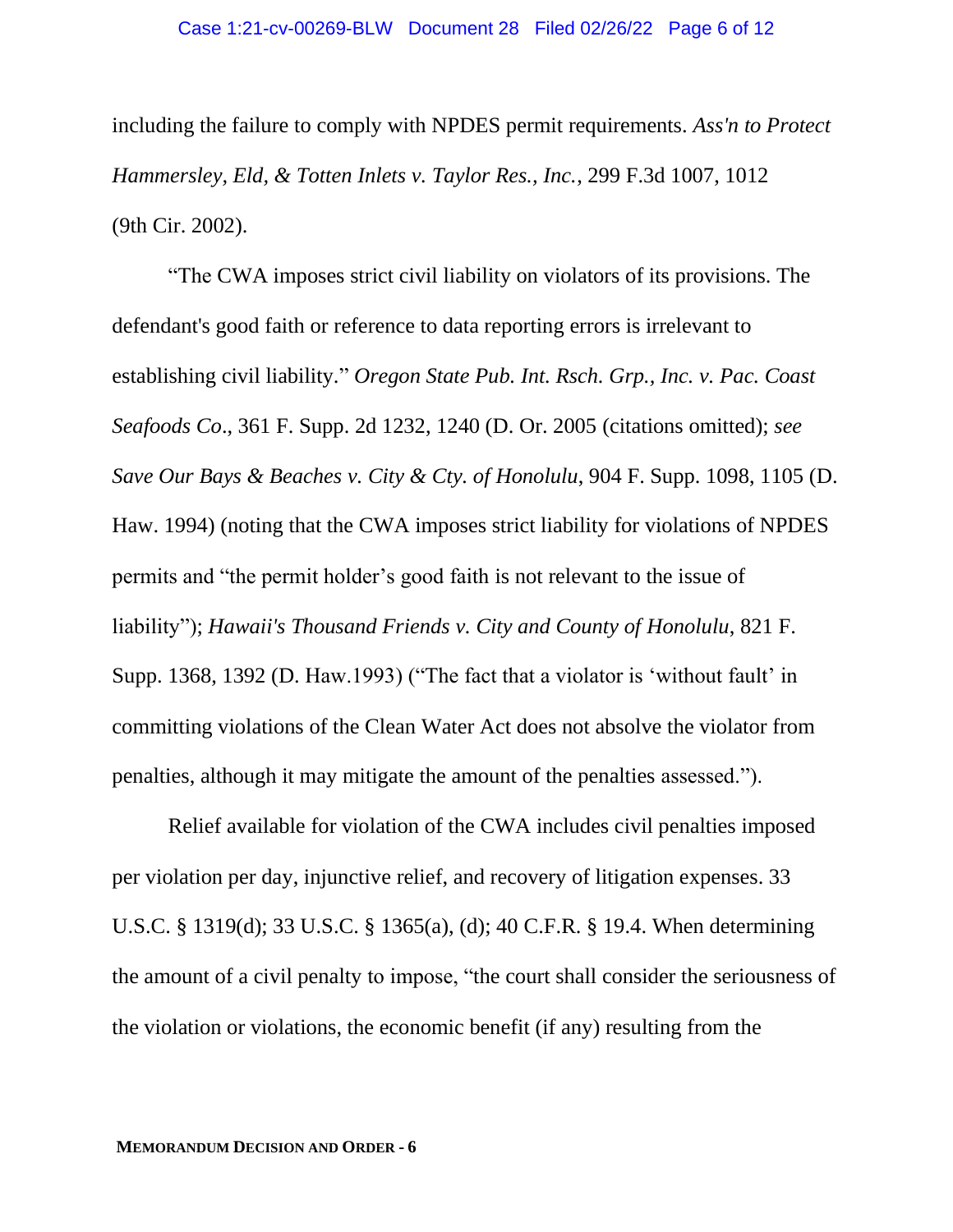violation, any history of such violations, any good-faith efforts to comply with the applicable requirements, the economic impact of the penalty on the violator, and such other matters as justice may require." 33 U.S.C.A. § 1319(d).

#### **ANALYSIS**

Idaho Power does not dispute that there have been discharges from Unit 5 since operations began in 1980; that a NPDES permit is required for those discharges; and that Idaho Power does not have an NPDES permit to cover those discharges. Nonetheless, Idaho Power contends that a stay is appropriate in this case because it is necessary to (a) ensure an efficient and cost-effective resolution of this proceeding, (b) prevent harm to Idaho Power, and (c) ensure IDEQ's regulatory role is not thwarted.

#### **A. Efficient and Cost-Effective Resolution**

Idaho Power contends that due to its proactive compliance efforts, the absence of an NPDES permit for Unit 5 "amounts to a paperwork violation caused by the federal government" and that Idaho Power and IDEQ are working to remedy this violation "as expeditiously as possible." However, the CWA imposes strict liability on violators. Thus, Idaho Power's intent is not relevant to establishing civil liability under the CWA. *See Oregon State Pub. Int. Rsch. Grp., Inc.*, 361 F. Supp. 2d at 1240.

Idaho Power further contends that a short stay will address all the issues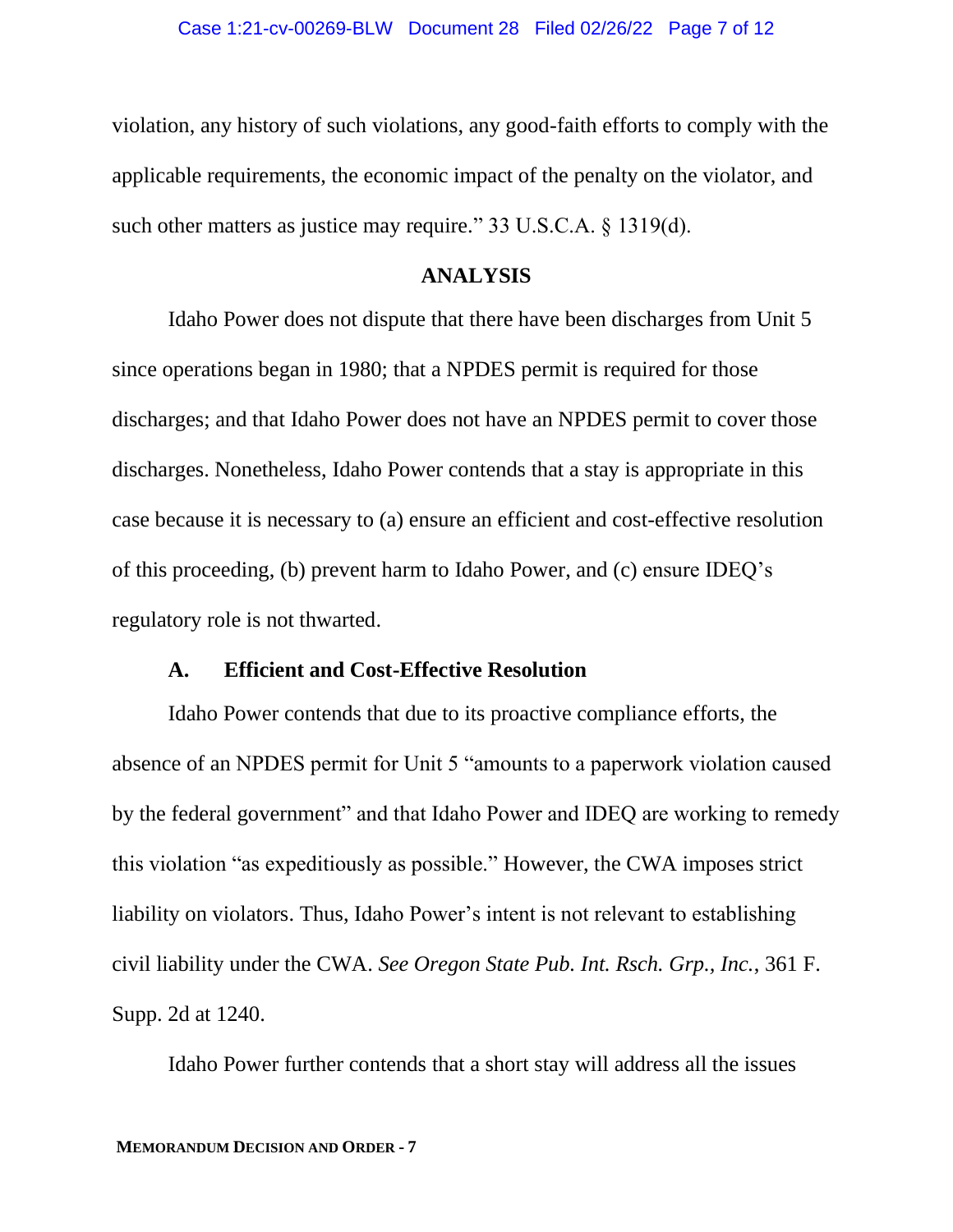#### Case 1:21-cv-00269-BLW Document 28 Filed 02/26/22 Page 8 of 12

raised in this case and allow IDEQ to make determinations that go directly to the resolution of the case, including limits, requirements, and conditions that apply to Unit 5. Thus, Idaho Power argues that a stay will simplify the issues in this case. The Court disagrees.

This action does not challenge the specific requirements that should be included in any NPDES permit that may ultimately be issued by IDEQ. Instead, this action challenges Idaho Power's discharging of pollutants from Unit 5 for over 40 years without an NPDES permit covering those discharges,<sup>2</sup> and the appropriate remedy for those continuing *unpermitted* discharges. "The Court is empowered and competent to resolve that question and to craft an equitable remedy if appropriate" and does not require input from IDEQ to do so. C*tr. For Env'tl Law & Policy v. U.S. Fish and Wildlife Svs.*, 2017 WL 1731706, \*5 (E.D. Wash. 2017); *see Conservation Law Foundation v. Exxon Mobil Corp*, 3 F.4th 61 (9th Cir. 2021) (vacating district court's order staying case until EPA issued new permit, noting that "[w]hether and on what terms EPA issues the permit . . . seems to us largely irrelevant to whether ExxonMobil has violated the conditions of the permit currently in effect").

 $2$ . The Court declines Idaho Power's invitation to assume that these unpermitted discharges that have continued for more than 40 years have not caused environmental damage.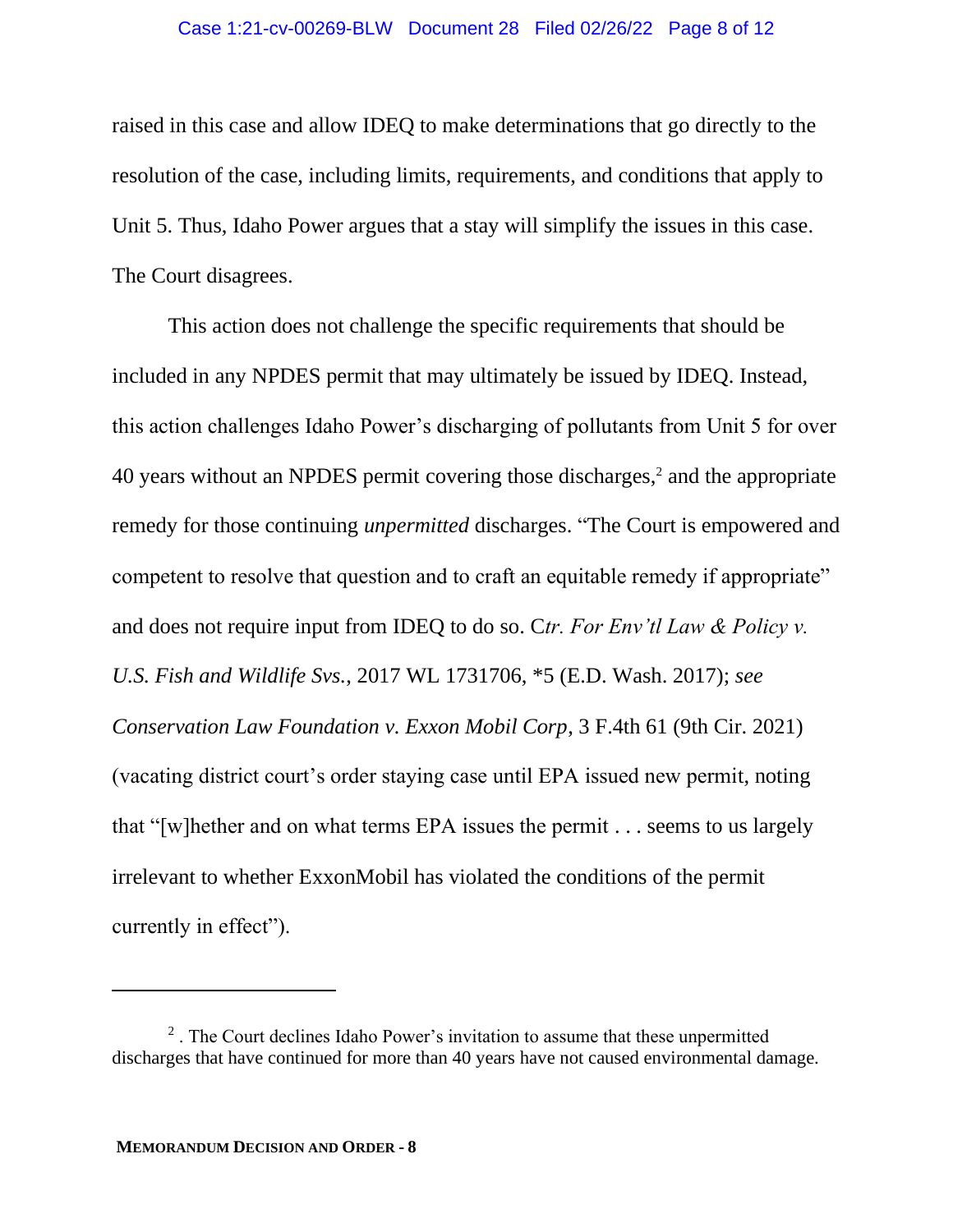Further, in determining any penalty to be imposed, the Court will need to examine factors such as the seriousness of the violations; the economic benefit, if any, resulting from the violations; the history of violations; any good faith efforts to comply with applicable requirements; the economic impact of the penalty on the violator; and other matters as justice requires. *See* 33 U.S.C. § 1319(d). These issues will not be addressed by IDEQ in processing Idaho Power's permit application.

Idaho Power's reliance on *Olympic Forest Coalition v. Coast Seafoods Co.*, 2019 WL 2602543 (W.D. Wash. 2019) is misplaced. In that case, the defendant had been informed by the state agency in charge of issuing NPDES permits that a permit was not required for the defendant's discharges. *Id.* at \*1. However, the district court disagreed with the agency and determined that an NPDES permit was required for the defendant's discharges. *Id.* After the Ninth Circuit affirmed this determination, the defendant applied to the agency for an NPDES permit. *Id.* The district court found that the state agency's input on the severity of the pollution caused by the unpermitted discharges and the measures needed to alleviate that pollution, "will necessarily" involve significant input from the state agency. *Id.* Thus, the district court deemed it "too early to determine the severity of the unpermitted discharges," and declined to determine the appropriate penalty until after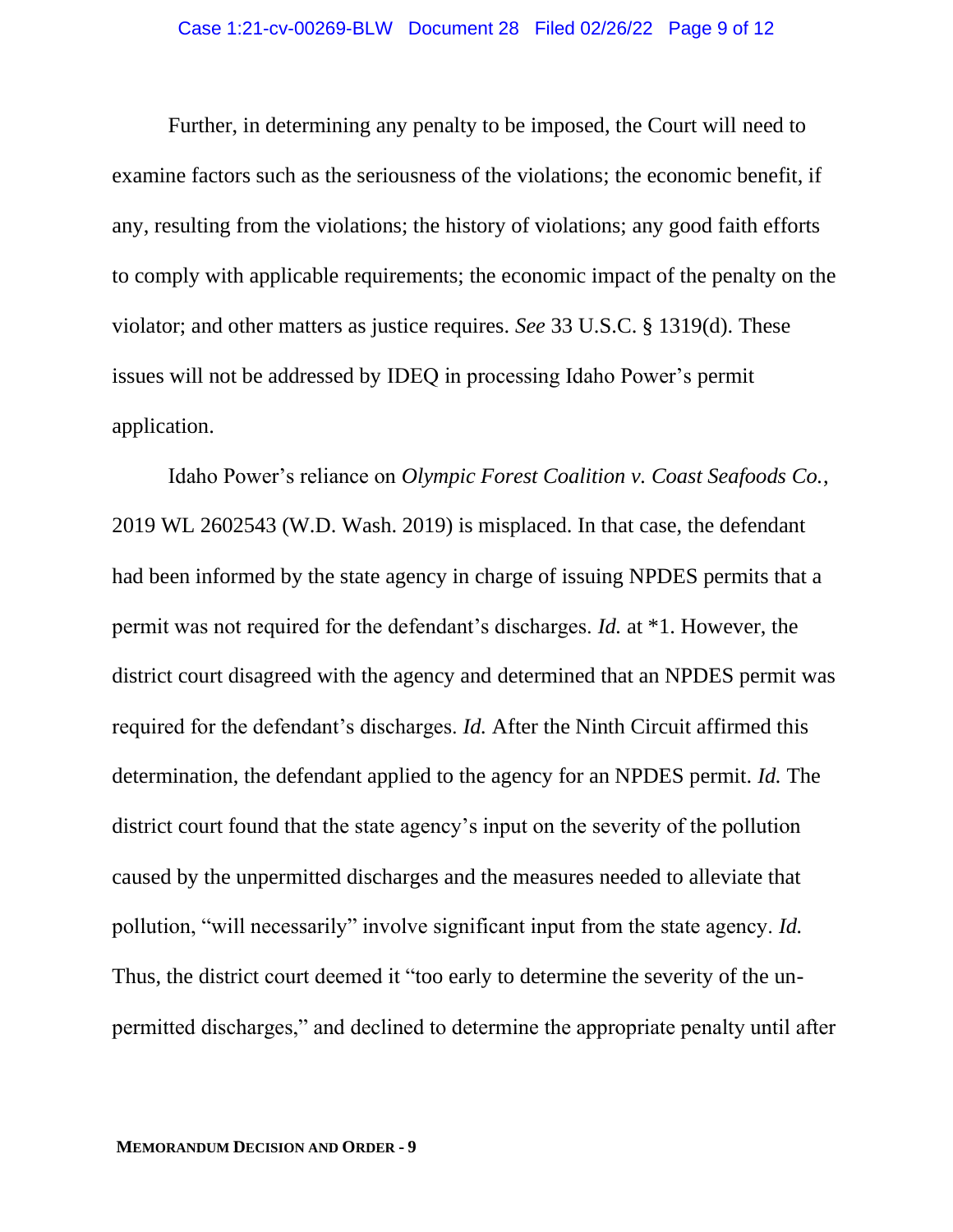the state agency's review of the permit application was completed. *Id.*

In contrast to the situation in *Olympic Forest*, here it is undisputed that Idaho Power has known since 1980 that an NPDES permit was required for its operation of Unit 5. Thus, this is not a situation where a defendant has been told by the agency that it does not need an NPDES permit, and then is later informed by a court that it does. Further, to the extent *Olympic Forest* indicates, and that Idaho Power suggests, a blanket approach that would stay a case any time unpermitted discharges are involved so that the applicable agency can determine in the first instance the severity of those discharges, the Court rejects such an approach. Instead, the Court finds that a case-by-case approach is appropriate.

After examining the circumstances at issue in the present case, the Court does not find this case to be one in which a stay should be issued.

#### **B. Harm if Stay is not Issued**

Idaho Power contends it will be harmed if a stay is not issued. Specifically, Idaho Power contends it could be harmed if the Court imposes interim discharge requirements that are inconsistent with those ultimately imposed upon IDEQ's issuance of a NPDES permit. Interim discharge requirements are not, however, currently at issue in the case. If, in the future, the question of interim discharge requirements is presented to the Court, Idaho Power can raise the risk of potential inconsistencies at that time.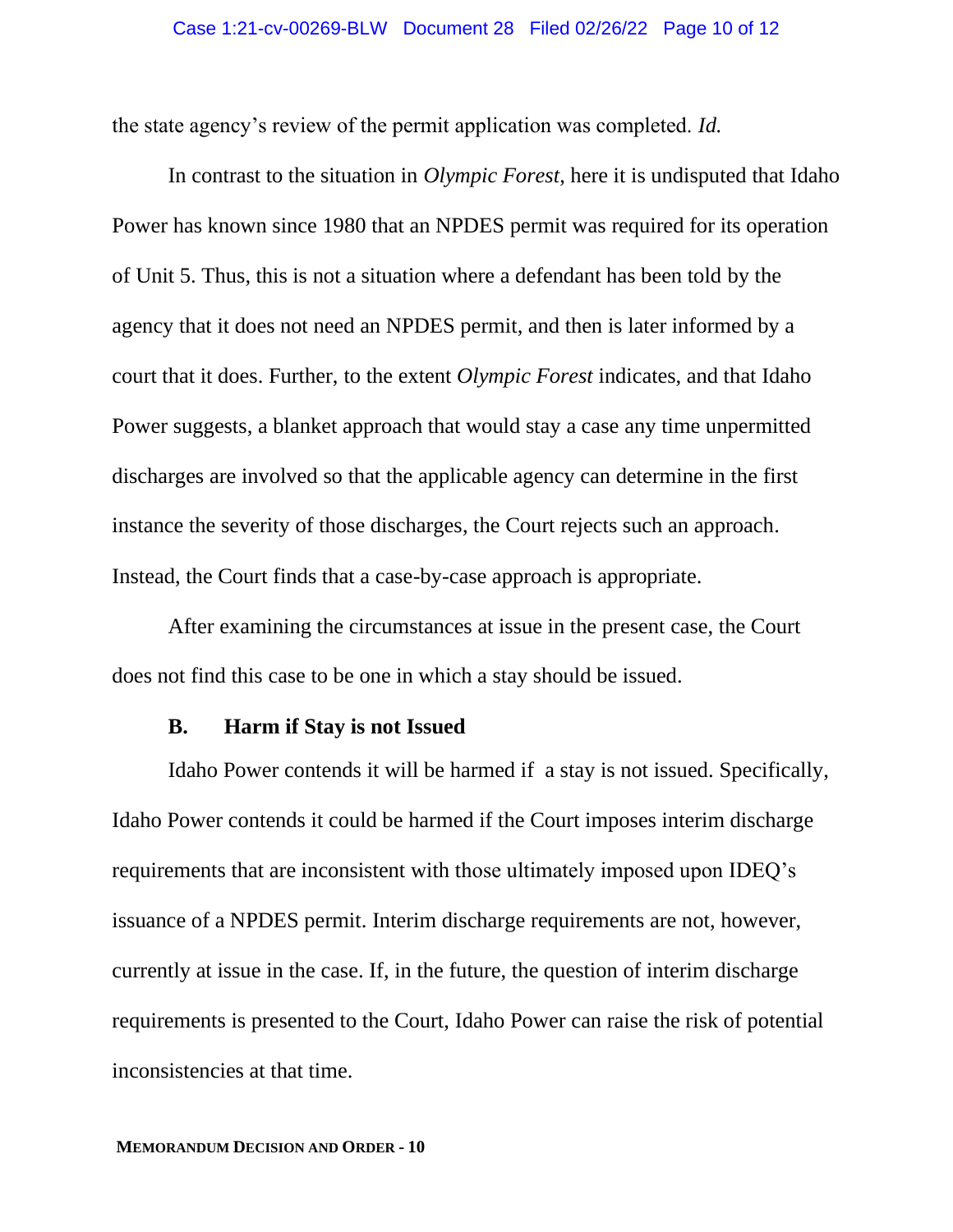Idaho Power also contends that it will be harmed if forced to defend this action while the NPDES permit is being processed by IDEQ because it will distract Idaho Power from that permitting process and require Idaho Power to proceed with discovery and trial preparation. The Court does not find the distraction of defending this lawsuit, including engaging in discovery and trial preparation, to be "harm" that would justify a stay.

## **C. Impact on IDEQ's Regulatory Role**

Idaho Power argues that a stay is necessary to ensure that IDEQ's regulatory role is not thwarted and to allow IDEQ "to craft an appropriate permit without external interference from any future requests for injunctive relief, which Plaintiff has threatened in this case." (Dkt 24-1 at 16.) However, IDEQ is not a party to this action and there is no request for injunctive relief against IDEQ. Further, as noted above, this action challenges Idaho Power's ongoing *unpermitted* discharges. It does not involve, or in any way challenge, IDEQ's review of Idaho Power's application for an NPDES permit. Accordingly, proceeding with this action will not risk creating "external interference" with IDEQ's regulatory process.